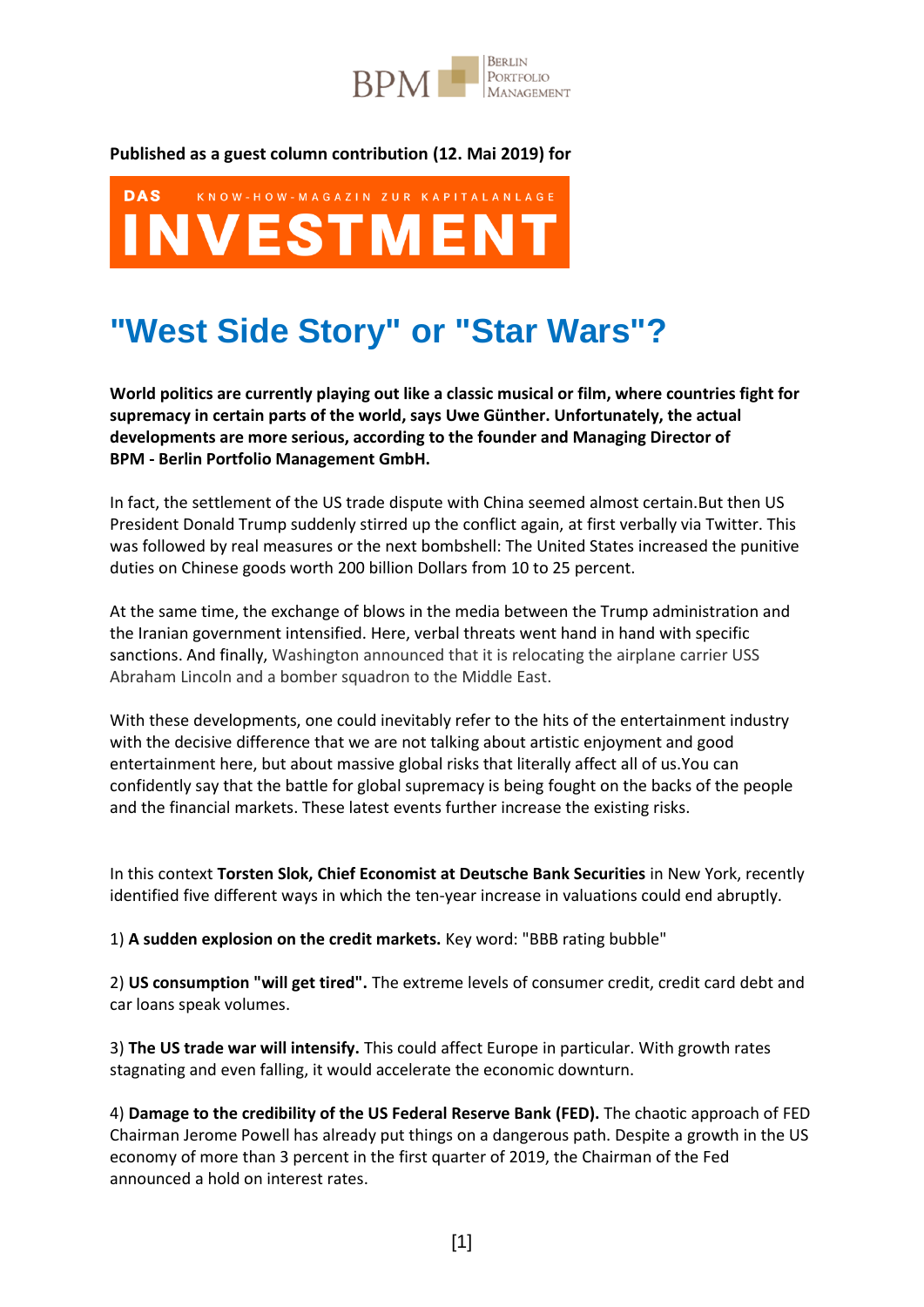

5) **China is developing a current account deficit.** The increasing dependence on foreign capital could lead to the liquidation of foreign currency reserves, in particular of US treasury bonds. The rise in yields that is likely to occur could then be a real show-stopper for the US - and thereby for the world economy.

### **For private investors, three factors are particularly noteworthy:**

- 1) The global stock market growth which has been virtually unbroken for the last ten years and has been driven by global credit excesses, has led to a unique distorted perception and the fading of fundamental mathematical and economic relationships. Investors increasingly perceive rising stock markets as a normal state - almost a law of nature. For example, educational search terms on the Internet would be: "The dream of eternal youth", "cognitive dissonance" or even "mean-reversion effect".
- 2) Many private investors look intensively at so-called chart analysis before making investment decisions. They expect to identify and exploit repeating trends and historically profitable exchange rate patterns. The long-term chart of the S&P 500 provides some interesting homework for these investors, as the following diagram shows. In simple terms, the US index is facing a strategic chart-technical decision.



**S&P 500 since 1987**

Source: Bloomberg

3.) Another group of investors, and an extremely large one, consciously read articles and recommendations from often prominent and, in recent years, largely successful investment or fund managers, former stock brokers, chief economists or other specialists. This is a legitimate and important component of the opinion-forming and learning process.

Nevertheless, the question of "Cui bono?" should and must always be asked - what is the goal, benefit and purpose of a publicised article. It is often not easy to recognise the underlying sales intentions of certain financial products such as "buying shares is always a success". And some statements even have the quality of tactical counter-trendindicator. Lots of money can be earned with the opposite of an implicit or explicit recommendation. So we should conclude this serious, complex issue, with a grinning: